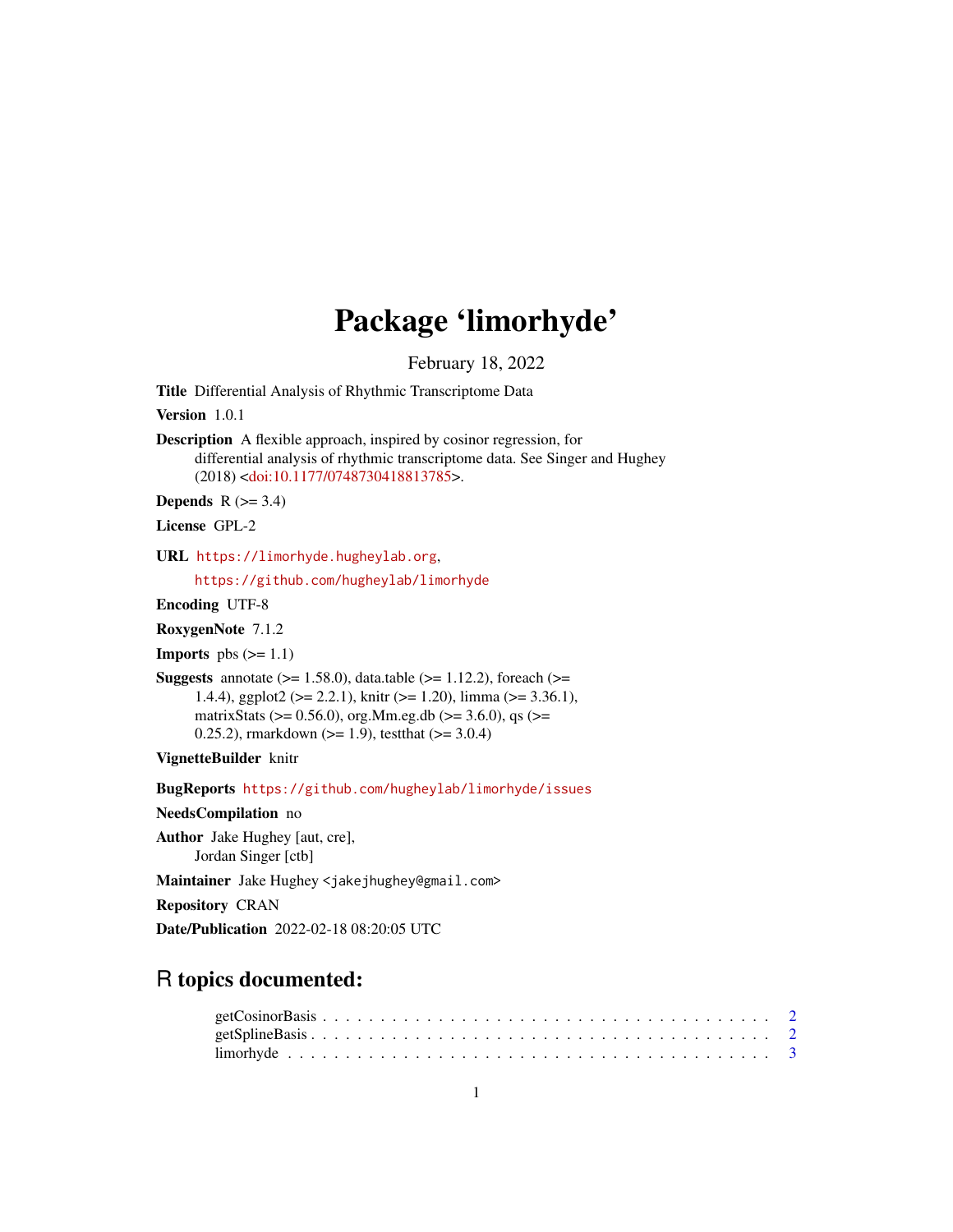### <span id="page-1-0"></span>**Index** [5](#page-4-0). The second state of the second state of the second state of the second state of the second state of the second state of the second state of the second state of the second state of the second state of the second

getCosinorBasis *Basis matrix for cosinor*

### Description

Generate basis matrix for cosinor regression.

### Usage

getCosinorBasis(x, period, intercept)

### Arguments

| X         | Values of the predictor variable.                        |
|-----------|----------------------------------------------------------|
| period    | Period for the predictor variable.                       |
| intercept | If TRUE, a column of ones will be included in the basis. |

### Value

A matrix with a row for each value of x and a column for each component of the decomposition.

### Examples

 $b = getCosinorBasis(seq(0, 20, 4), period = 24, intercept = FALSE)$ 

getSplineBasis *Basis matrix for periodic splines*

### Description

Generate basis matrix for a periodic B-spline using  $pbs::pbs(.)$ .

### Usage

```
getSplineBasis(x, period, nKnots, intercept)
```
### Arguments

| x         | Values of the predictor variable.                        |
|-----------|----------------------------------------------------------|
| period    | Period for the predictor variable.                       |
| nKnots    | Number of internal knots.                                |
| intercept | If TRUE, a column of ones will be included in the basis. |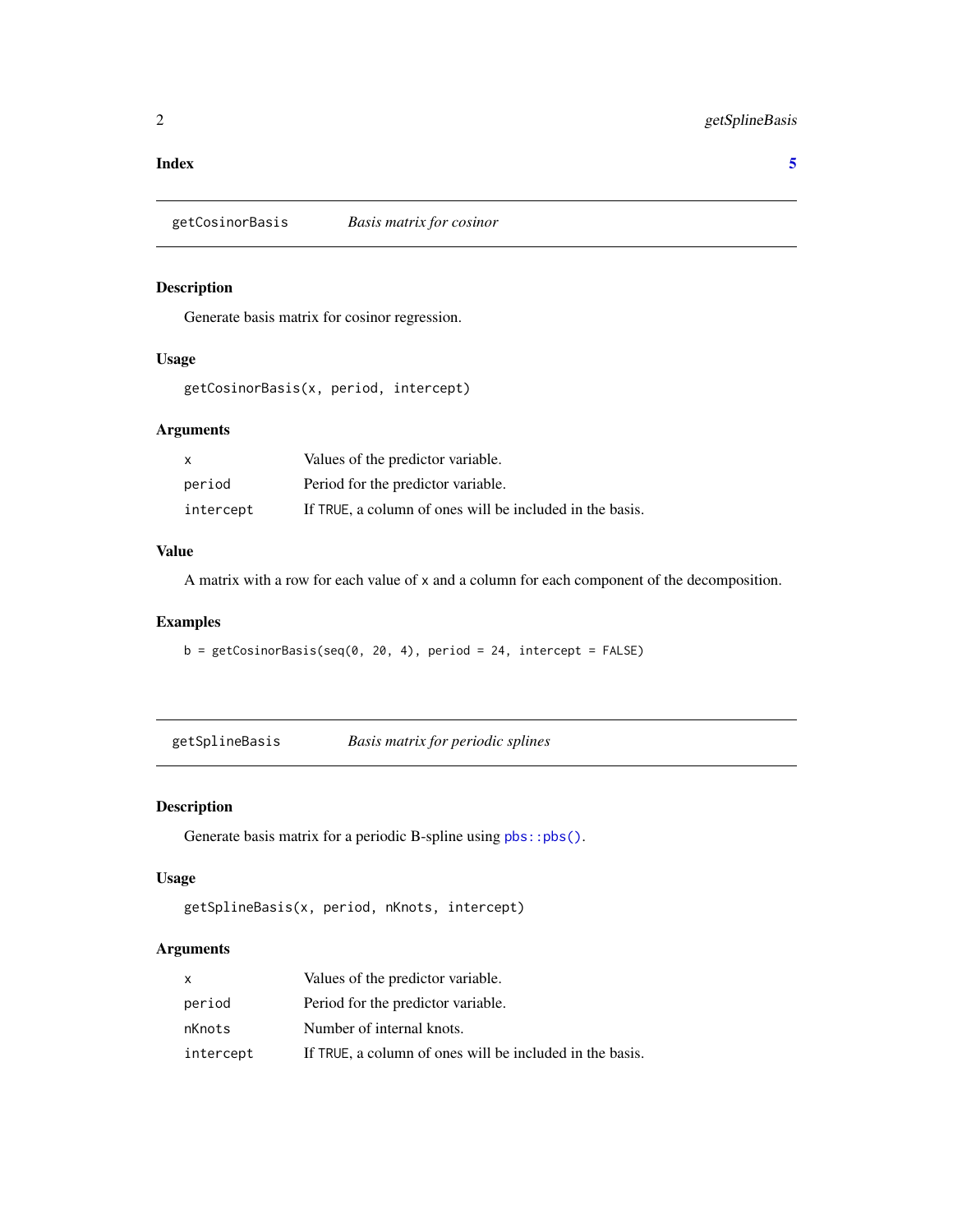### <span id="page-2-0"></span>limorhyde 3

### Value

A matrix with a row for each value of x and a column for each component of the decomposition.

### Examples

```
b = getSplitineBasis(seq(0, 20, 4), period = 24, nKnots = 3, intercept = FALSE)
```

| limorhyde | Convert a periodic time variable into components usable in linear |  |  |  |
|-----------|-------------------------------------------------------------------|--|--|--|
|           | models                                                            |  |  |  |

### Description

Decompose a periodic time variable into multiple components based on either the first harmonic of a Fourier series or on a periodic smoothing spline.

### Usage

```
limorhyde(
  time,
  colnamePrefix = NULL,
 period = 24,
  sinusoid = TRUE,
  nknots = 3,
  intercept = FALSE
)
```
### Arguments

| time          | Numeric vector of times, e.g., at which samples were acquired.                                                                                                           |
|---------------|--------------------------------------------------------------------------------------------------------------------------------------------------------------------------|
| colnamePrefix | Character string with which to prefix the column names of the basis.                                                                                                     |
| period        | Number corresponding to the period to use for the decomposition (in the same<br>units as time).                                                                          |
| sinusoid      | If TRUE, the decomposition is based on cosinor, i.e., cosine and sine. If FALSE,<br>the decomposition is based on a periodic smoothing spline from the pbs pack-<br>age. |
| nKnots        | Number of internal knots for the periodic spline. Only used if sinusoid is<br>FALSE.                                                                                     |
| intercept     | If TRUE, a column of ones will be included in the basis.                                                                                                                 |

### Value

A matrix with a row for each sample and a column for each component of the time decomposition.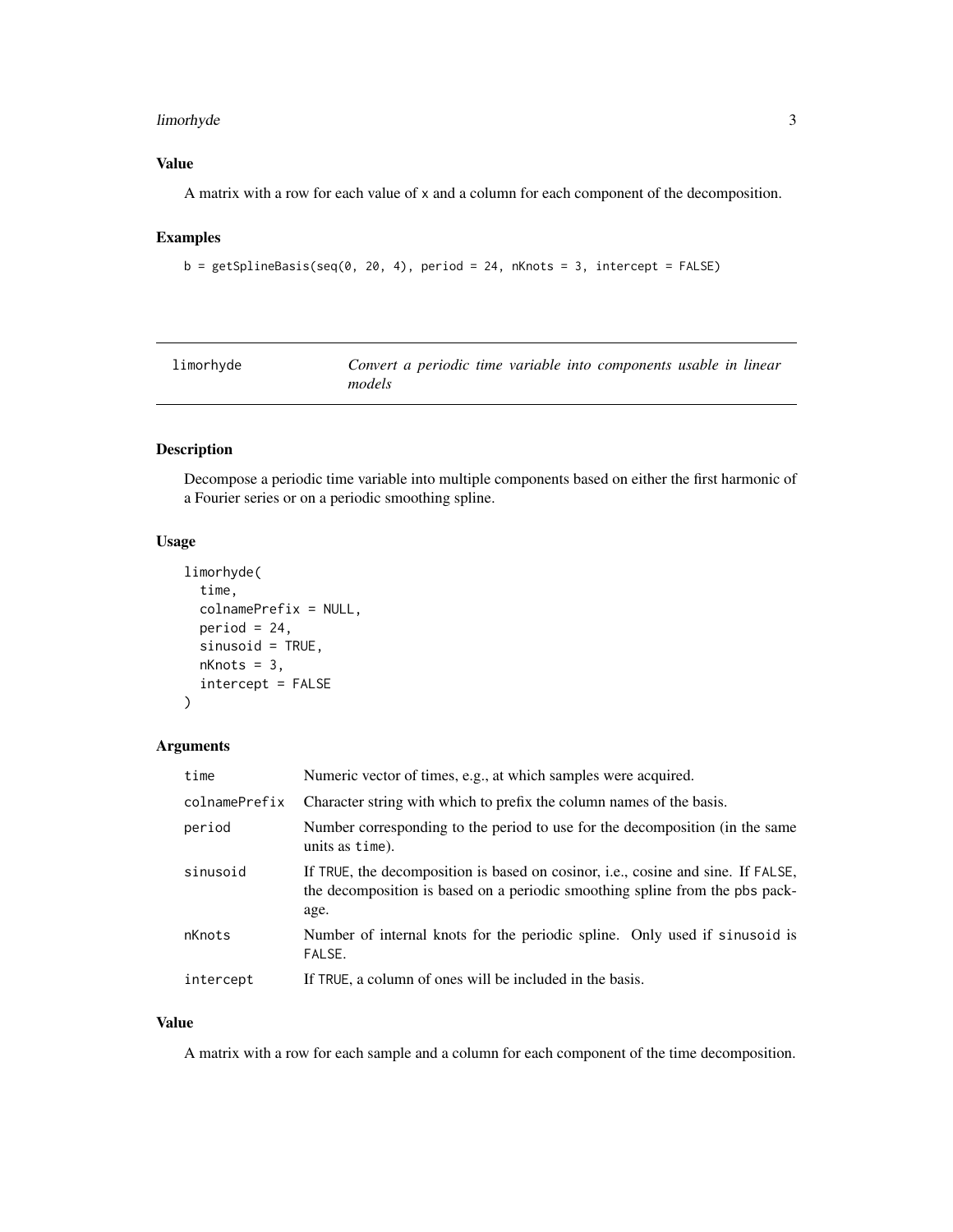### Examples

```
# create an example data frame
nSamples = 12
d = data-frame(sample = paste0('sample_', 1:nSamples),
  genotype = factor(rep(c('WT', 'KO'), each = nSamples / 2),
                    levels = c('WT', 'KO')),
  zt = rep(seq(0, 24 - 24 / nSamples * 2, 24 / nSamples * 2), times = 2),
  stringsAsFactors = FALSE)
# call limorhyde
limo = limorhyde(d$zt, 'zt_')
d = \text{cbind}(d, \text{ lim})# create a design matrix that could be used with methods such as limma
design = model.matrix(\sim genotype \star (zt_cos + zt_sin), data = d)
```